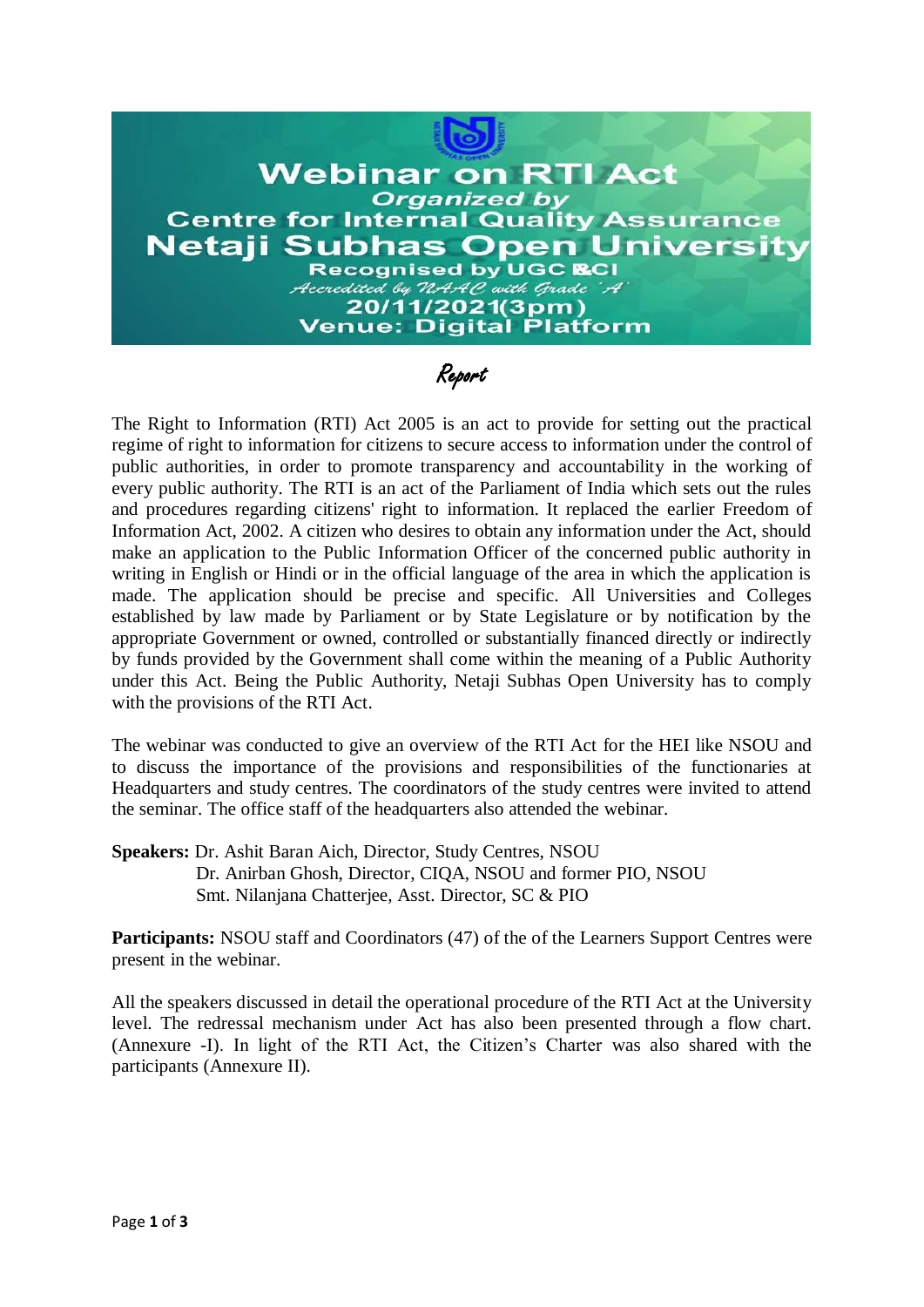

# **Flow Chart for Seeking information**